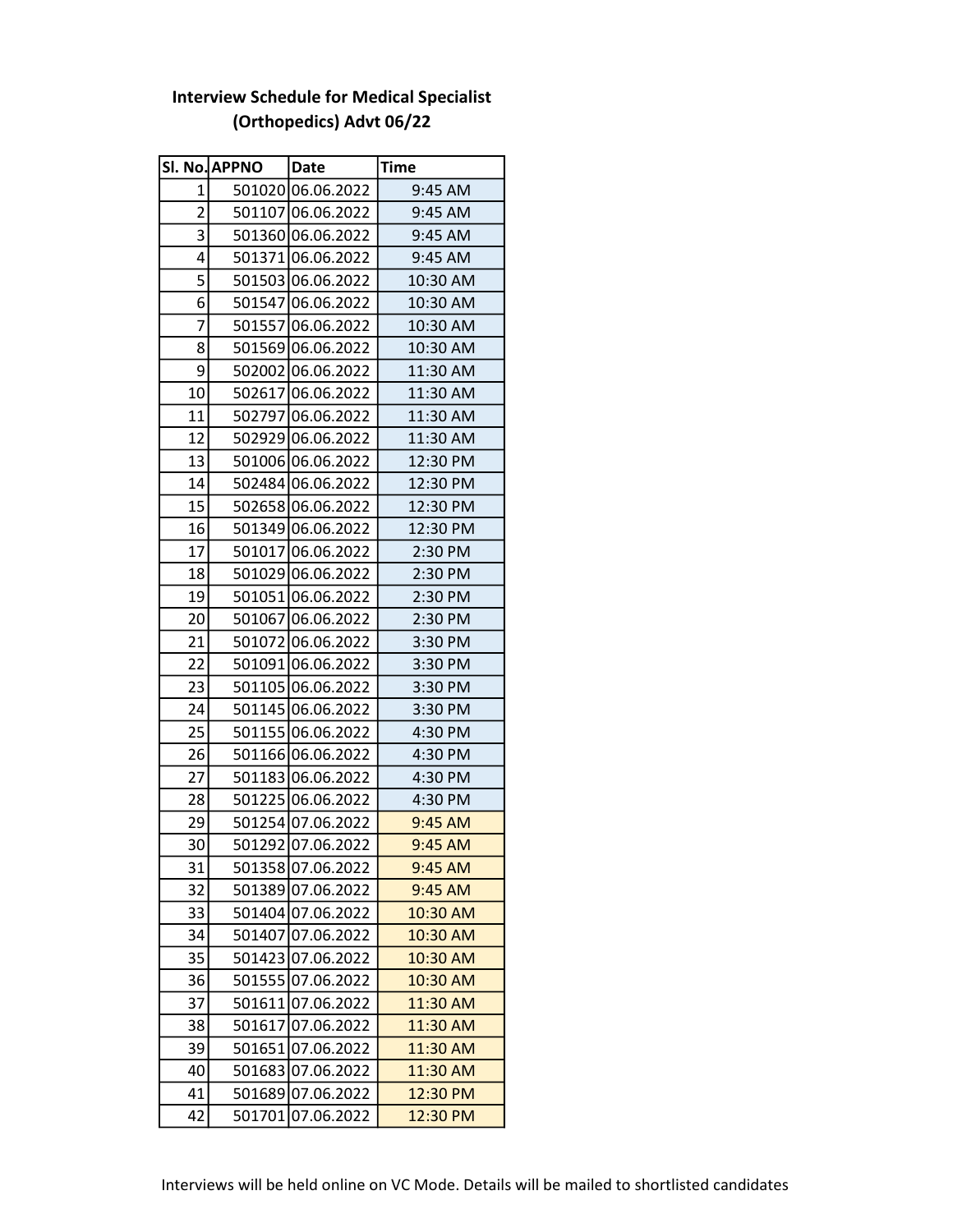|    | Sl. No. APPNO | Date              | <b>Time</b> |
|----|---------------|-------------------|-------------|
| 43 |               | 501703 07.06.2022 | 12:30 PM    |
| 44 |               | 501706 07.06.2022 | 12:30 PM    |
| 45 |               | 501782 07.06.2022 | $2:30$ PM   |
| 46 |               | 501792 07.06.2022 | 2:30 PM     |
| 47 |               | 501794 07.06.2022 | 2:30 PM     |
| 48 |               | 501806 07.06.2022 | 2:30 PM     |
| 49 |               | 501888 07.06.2022 | 3:30 PM     |
| 50 |               | 501909 07.06.2022 | 3:30 PM     |
| 51 |               | 501914 07.06.2022 | $3:30$ PM   |
| 52 |               | 501925 07.06.2022 | $3:30$ PM   |
| 53 |               | 501929 07.06.2022 | 4:30 PM     |
| 54 |               | 501950 07.06.2022 | 4:30 PM     |
| 55 |               | 501971 07.06.2022 | 4:30 PM     |
| 56 |               | 501982 07.06.2022 | 4:30 PM     |
| 57 |               | 501994 08.06.2022 | 9:45 AM     |
| 58 |               | 502029 08.06.2022 | 9:45 AM     |
| 59 |               | 502048 08.06.2022 | 9:45 AM     |
| 60 |               | 502060 08.06.2022 | 9:45 AM     |
| 61 |               | 502068 08.06.2022 | 10:30 AM    |
| 62 |               | 502113 08.06.2022 | 10:30 AM    |
| 63 |               | 502167 08.06.2022 | 10:30 AM    |
| 64 |               | 502195 08.06.2022 | 10:30 AM    |
| 65 |               | 502197 08.06.2022 | 11:30 AM    |
| 66 |               | 502241 08.06.2022 | 11:30 AM    |
| 67 |               | 502246 08.06.2022 | 11:30 AM    |
| 68 |               | 502258 08.06.2022 | 11:30 AM    |
| 69 |               | 502259 08.06.2022 | 12:30 PM    |
| 70 |               | 502281 08.06.2022 | 12:30 PM    |
| 71 |               | 502302 08.06.2022 | 12:30 PM    |
| 72 |               | 502315 08.06.2022 | 12:30 PM    |
| 73 |               | 502331 08.06.2022 | 2:30 PM     |
| 74 |               | 502372 08.06.2022 | 2:30 PM     |
| 75 |               | 502405 08.06.2022 | 2:30 PM     |
| 76 | 502410        | 08.06.2022        | 2:30 PM     |
| 77 |               | 502445 08.06.2022 | 3:30 PM     |
| 78 |               | 502483 08.06.2022 | 3:30 PM     |
| 79 |               | 502493 08.06.2022 | 3:30 PM     |
| 80 |               | 502529 08.06.2022 | 3:30 PM     |
| 81 |               | 502563 08.06.2022 | 4:30 PM     |
| 82 |               | 502578 08.06.2022 | 4:30 PM     |
| 83 |               | 502580 08.06.2022 | 4:30 PM     |
| 84 |               | 502608 08.06.2022 | 4:30 PM     |

 $\mathbf{I}$ 

## Interview Schedule for Medical Specialist (Orthopedics) Advt 06/22